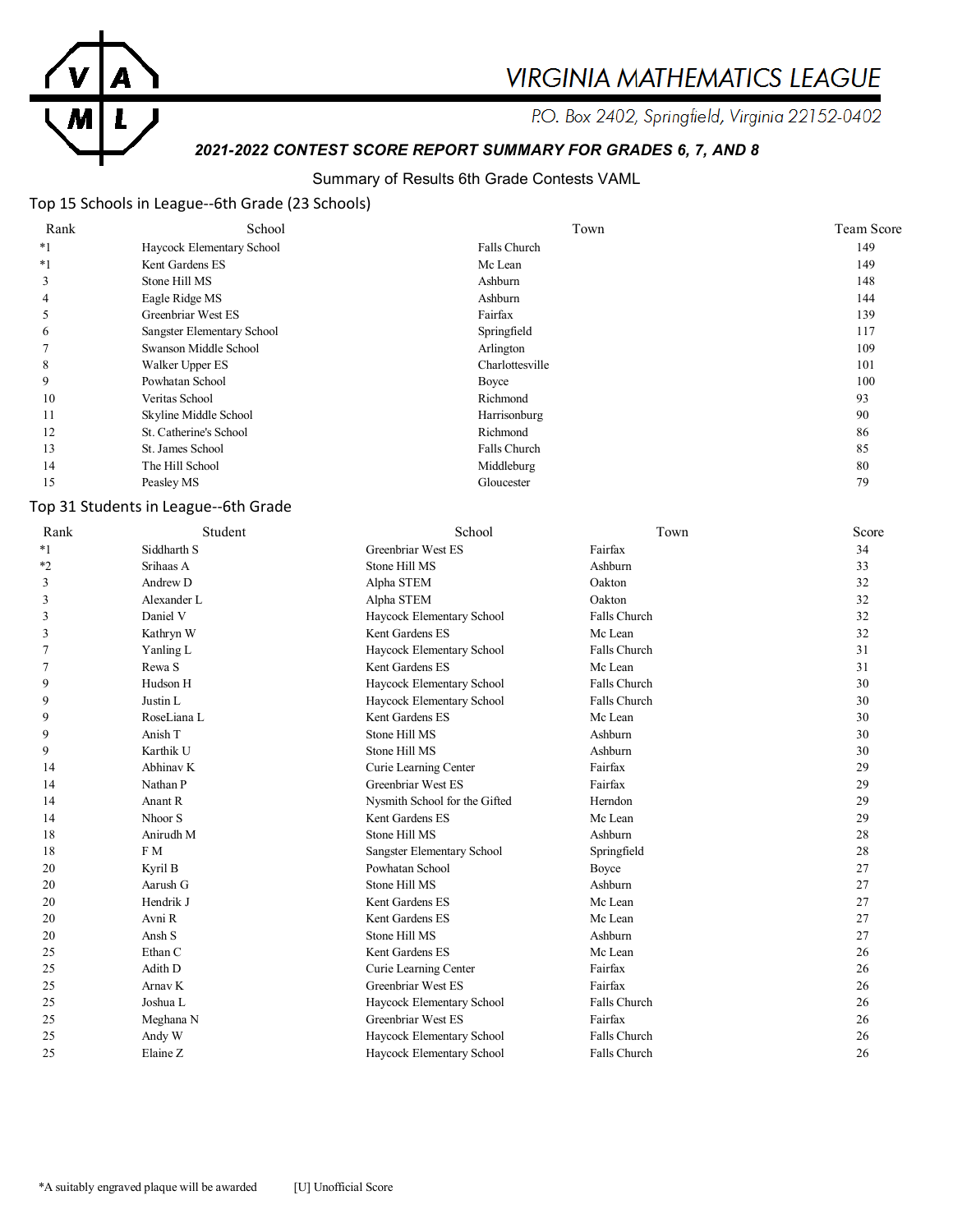## Summary of Results 6th Grade Contests VAML Regional Standings

#### **Alexandria City, Arlington, Charles City, Charlottesville City, Chesterfield, Clarke, Fairfax, Falls Church City, Gloucester, Harrisonburg**

Top Schools in Region

| Rank | School                    | Town         | Team Score |
|------|---------------------------|--------------|------------|
|      | Haycock Elementary School | Falls Church | 149        |
|      | Kent Gardens ES           | Mc Lean      | 149        |
|      | Stone Hill MS             | Ashburn      | 148        |
| 4    | Eagle Ridge MS            | Ashburn      | 144        |

## Top Students in Region

| Rank | Student     | School                    | Town         | Score |
|------|-------------|---------------------------|--------------|-------|
|      | Siddharth S | Greenbriar West ES        | Fairfax      | 34    |
|      | Srihaas A   | Stone Hill MS             | Ashburn      | 33    |
|      | Andrew D    | Alpha STEM                | Oakton       | 32    |
|      | Alexander L | Alpha STEM                | Oakton       | 32    |
|      | Daniel V    | Haycock Elementary School | Falls Church | 32    |
|      | Kathryn W   | Kent Gardens ES           | Mc Lean      | 32    |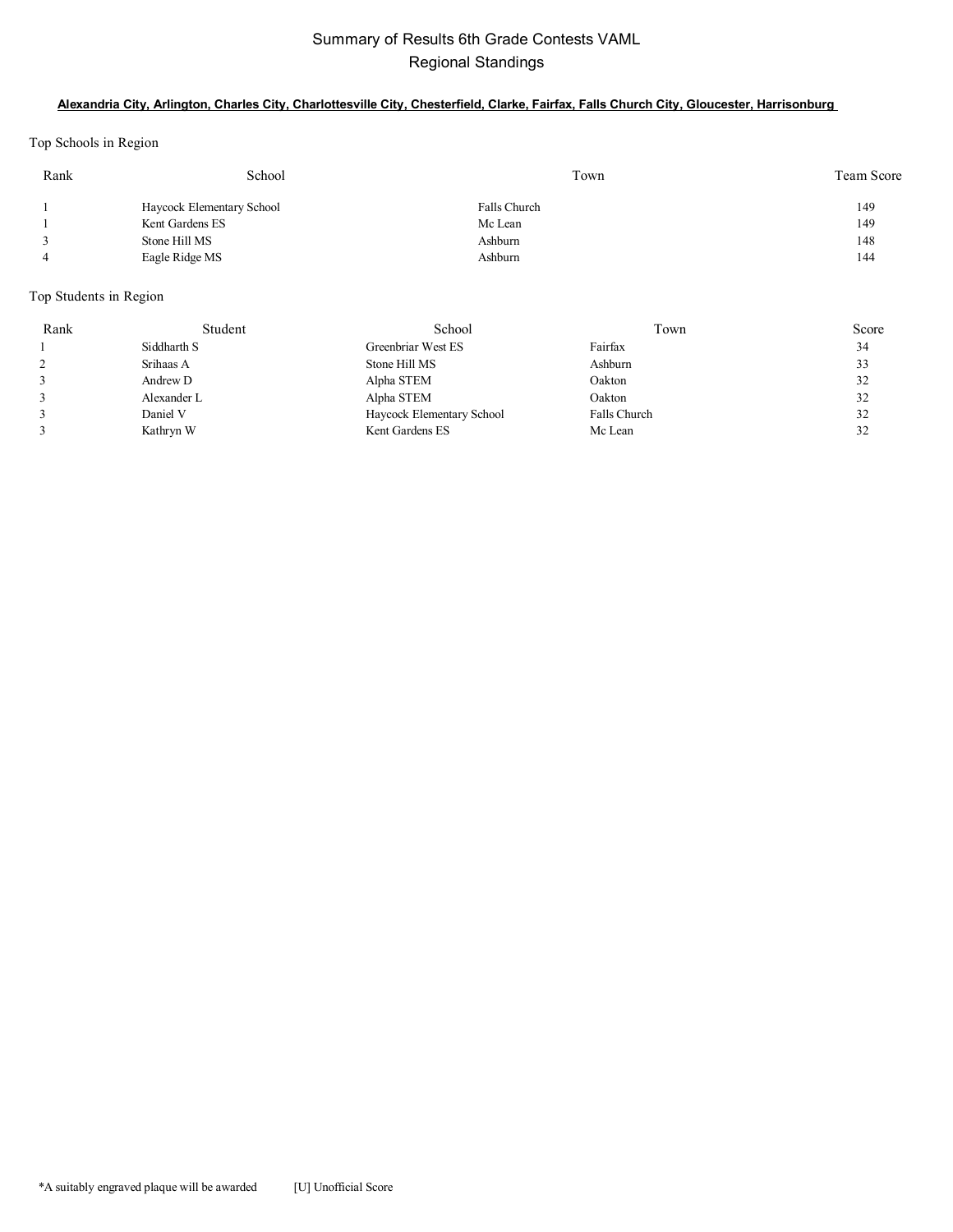#### Summary of Results 7th Grade Contests VAML

## Top 10 Schools in League--7th Grade (16 Schools)

| Rank    | School                           | Town            | Team Score |
|---------|----------------------------------|-----------------|------------|
| *1      | Stone Hill MS                    | Ashburn         | 158        |
| $*_{2}$ | Swanson Middle School            | Arlington       | 110        |
|         | Buford Middle School             | Charlottesville | 109        |
|         | St. James School                 | Falls Church    | 103        |
|         | St. Stephen's & St. Agnes School | Alexandria      | 103        |
| O       | Powhatan School                  | Boyce           | 102        |
|         | St. Catherine's School           | Richmond        | 94         |
|         | The Hill School                  | Middleburg      | 94         |
|         | Veritas School                   | Richmond        | 91         |
| 10      | Skyline Middle School            | Harrisonburg    | 78         |

## Top 30 Students in League--7th Grade

| Rank    | Student        | School                           | Town            | Score |
|---------|----------------|----------------------------------|-----------------|-------|
| $*_{1}$ | Patrick D      | Alpha STEM                       | Oakton          | 35    |
| $*_{2}$ | Nathan L       | Alpha STEM                       | Oakton          | 34    |
| $*_{2}$ | Aditya S       | Stone Hill MS                    | Ashburn         | 34    |
| 4       | Praneel M      | Stone Hill MS                    | Ashburn         | 33    |
| 5       | Ryan C         | Alpha STEM                       | Oakton          | 32    |
| 5       | Abhiram S      | Stone Hill MS                    | Ashburn         | 32    |
|         | Taarun, G      | Curie Learning Center            | Fairfax         | 31    |
| 7       | Vishnu R       | Alpha STEM                       | Oakton          | 31    |
| 9       | Krish B        | Stone Hill MS                    | Ashburn         | 30    |
| 10      | Mihir N        | Stone Hill MS                    | Ashburn         | 29    |
| 10      | Aashika P      | Stone Hill MS                    | Ashburn         | 29    |
| 12      | Avishi A       | River Bend Middls School         | Sterling        | 28    |
| 13      | Svaran M       | Curie Learning Center            | Fairfax         | 27    |
| 13      | Serena W       | The Hill School                  | Middleburg      | 27    |
| 15      | Jacob D        | Swanson Middle School            | Arlington       | 26    |
| 15      | Arnav M        | Curie Learning Center            | Fairfax         | 26    |
| 15      | Finley M       | Veritas School                   | Richmond        | 26    |
| 18      | Catherine C    | <b>Buford Middle School</b>      | Charlottesville | 25    |
| 18      | Shiv D         | Curie Learning Center            | Fairfax         | 25    |
| 18      | Tianhan H      | <b>Buford Middle School</b>      | Charlottesville | 25    |
| 18      | Aditi, P       | Curie Learning Center            | Fairfax         | 25    |
| 22      | Sajan D        | Powhatan School                  | Boyce           | 24    |
| 22      | Dhruv M        | Curie Learning Center            | Fairfax         | 24    |
| 22      | Jayesh Reddy M | Curie Learning Center            | Fairfax         | 24    |
| 25      | Phinn B        | St. Stephen's & St. Agnes School | Alexandria      | 23    |
| 25      | Ian B          | St. James School                 | Falls Church    | 23    |
| 25      | Huining D      | Alpha STEM                       | Oakton          | 23    |
| 25      | Nathan M       | St. James School                 | Falls Church    | 23    |
| 25      | Riya S         | Curie Learning Center            | Fairfax         | 23    |
| 25      | Carter S       | Powhatan School                  | Boyce           | 23    |
|         |                |                                  |                 |       |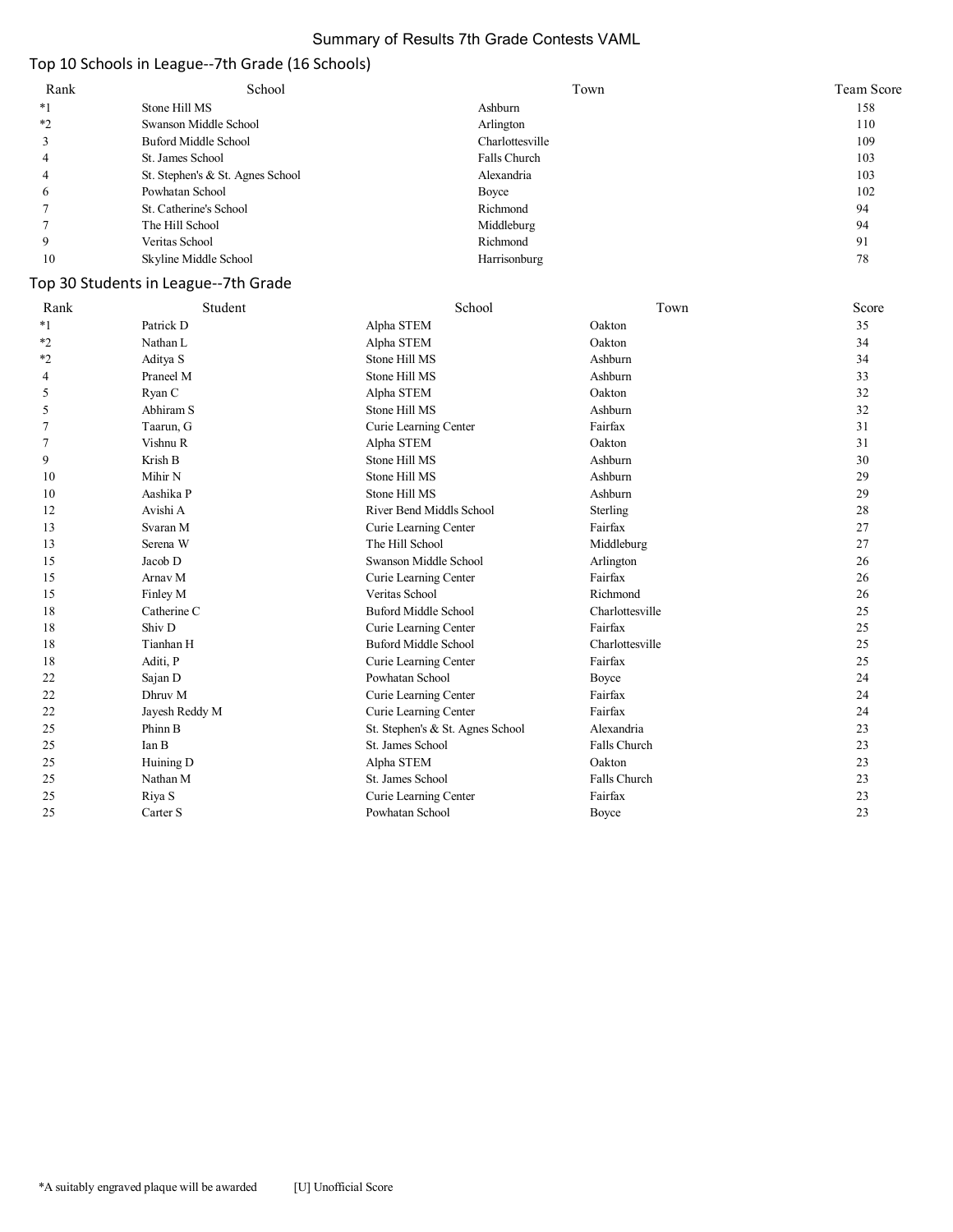## Summary of Results 7th Grade Contests VAML Regional Standings

#### **Alexandria City, Arlington, Charles City, Charlottesville City, Chesterfield, Clarke, Fairfax, Falls Church City, Gloucester, Harrisonburg**

Top Schools in Region

| Rank | School                           | Town            | Team Score |
|------|----------------------------------|-----------------|------------|
|      | Stone Hill MS                    | Ashburn         | 158        |
|      | Swanson Middle School            | Arlington       | 110        |
|      | Buford Middle School             | Charlottesville | 109        |
|      | St. James School                 | Falls Church    | 103        |
|      | St. Stephen's & St. Agnes School | Alexandria      | 103        |

#### Top Students in Region

| Rank | Student   | School        | Town    | Score |
|------|-----------|---------------|---------|-------|
|      | Patrick D | Alpha STEM    | Oakton  | 35    |
|      | Nathan L  | Alpha STEM    | Oakton  | 34    |
|      | Aditya S  | Stone Hill MS | Ashburn | 34    |
|      | Praneel M | Stone Hill MS | Ashburn | 33    |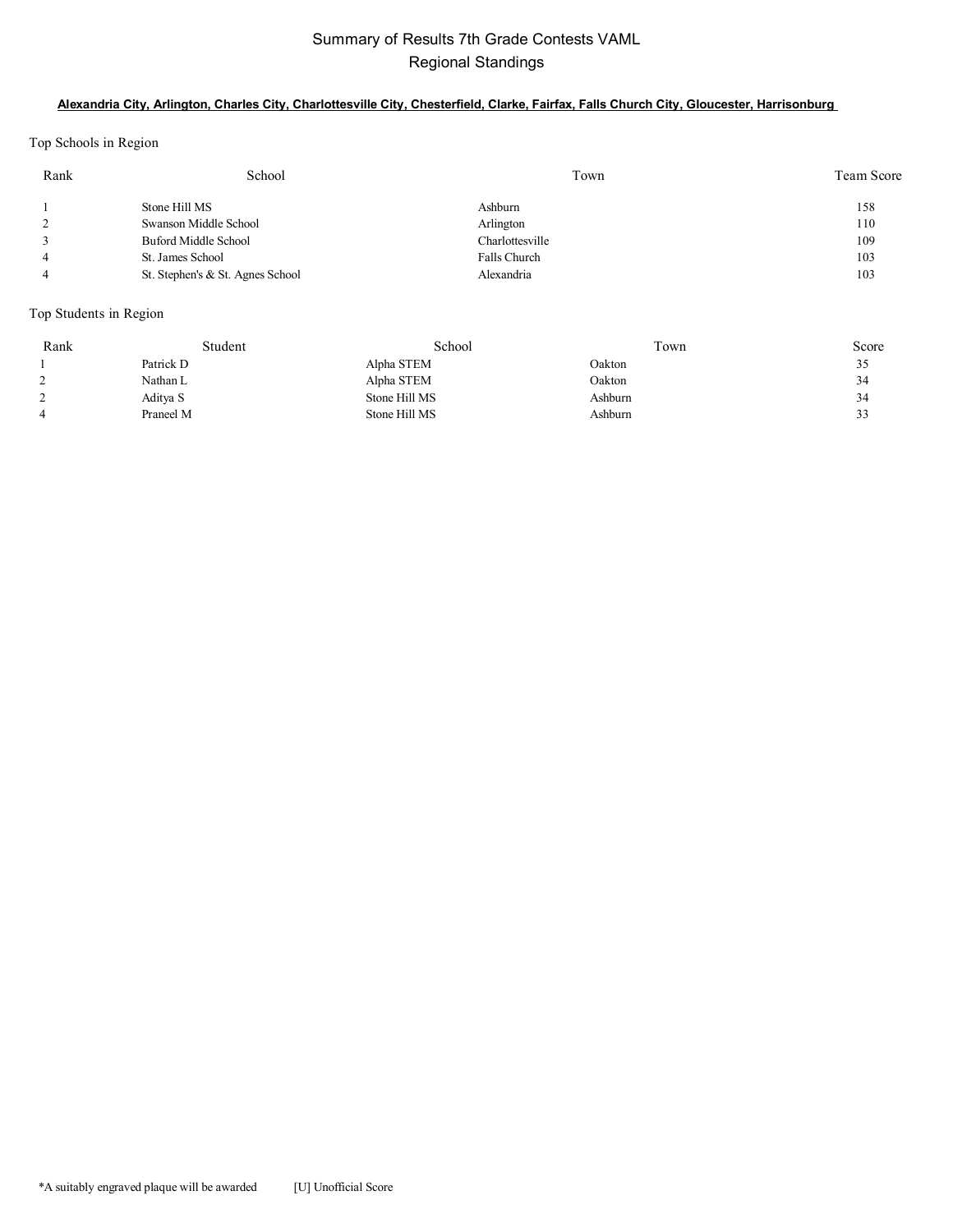#### Summary of Results 8th Grade Contests VAML

## Top 11 Schools in League--8th Grade (18 Schools)

| Rank | School                           | Town            | Team Score |
|------|----------------------------------|-----------------|------------|
| $*1$ | Stone Hill MS                    | Ashburn         | 155        |
| $*2$ | River Bend Middls School         | Sterling        | 146        |
|      | Eagle Ridge MS                   | Ashburn         | 128        |
|      | St. Stephen's & St. Agnes School | Alexandria      | 127        |
|      | St. Catherine's School           | Richmond        | 126        |
| O    | Buford Middle School             | Charlottesville | 120        |
|      | Swanson Middle School            | Arlington       | 119        |
| 8    | Powhatan School                  | Boyce           | 117        |
| 9    | Well-Trained Mind Academy        | Charles City    | 111        |
| 10   | Veritas School                   | Richmond        | 106        |
|      | The Hill School                  | Middleburg      | 105        |

## Top 32 Students in League--8th Grade

| Rank    | Student    | School                           | Town            | Score |
|---------|------------|----------------------------------|-----------------|-------|
| $*1$    | Lulu H     | Alpha STEM                       | Oakton          | 35    |
| $*_{2}$ | Ryan C     | River Bend Middls School         | Sterling        | 34    |
| $*2$    | Kevin Z    | Stone Hill MS                    | Ashburn         | 34    |
| 4       | Praject C  | River Bend Middls School         | Sterling        | 32    |
| 4       | Arnav G    | Stone Hill MS                    | Ashburn         | 32    |
| 6       | Darsh S    | Stone Hill MS                    | Ashburn         | 31    |
| 7       | Geoffrey M | <b>Buford Middle School</b>      | Charlottesville | 30    |
| 8       | Ainika A   | Stone Hill MS                    | Ashburn         | 29    |
| 8       | Parth J    | Stone Hill MS                    | Ashburn         | 29    |
| 8       | Ajay N     | Stone Hill MS                    | Ashburn         | 29    |
| 8       | Julia R    | Powhatan School                  | Boyce           | 29    |
| 8       | Henry S    | Swanson Middle School            | Arlington       | 29    |
| 8       | Sruthi V   | Stone Hill MS                    | Ashburn         | 29    |
| 8       | Akhil Y    | Eagle Ridge MS                   | Ashburn         | 29    |
| 15      | Michael E  | Veritas School                   | Richmond        | 28    |
| 15      | Daniel L   | St. Stephen's & St. Agnes School | Alexandria      | 28    |
| 17      | Caroline A | St. Catherine's School           | Richmond        | 27    |
| 17      | David C    | River Bend Middls School         | Sterling        | 27    |
| 17      | Jayson L   | Alpha STEM                       | Oakton          | 27    |
| 17      | Sofia L    | River Bend Middls School         | Sterling        | 27    |
| 21      | Joseph A   | Veritas School                   | Richmond        | 26    |
| 21      | Annie B    | St. Catherine's School           | Richmond        | 26    |
| 21      | Ryan G     | River Bend Middls School         | Sterling        | 26    |
| 21      | Olivia G   | St. Catherine's School           | Richmond        | 26    |
| 21      | Saahil T   | Eagle Ridge MS                   | Ashburn         | 26    |
| 26      | Meg A      | St. Stephen's & St. Agnes School | Alexandria      | 25    |
| 26      | Gavin B    | St. Stephen's & St. Agnes School | Alexandria      | 25    |
| 26      | Takahiro G | Well-Trained Mind Academy        | Charles City    | 25    |
| 26      | Georgia N  | St. Stephen's & St. Agnes School | Alexandria      | 25    |
| 26      | YusufO     | River Bend Middls School         | Sterling        | 25    |
| 26      | Anurag R   | Eagle Ridge MS                   | Ashburn         | 25    |
| 26      | Soham S    | Eagle Ridge MS                   | Ashburn         | 25    |
|         |            |                                  |                 |       |